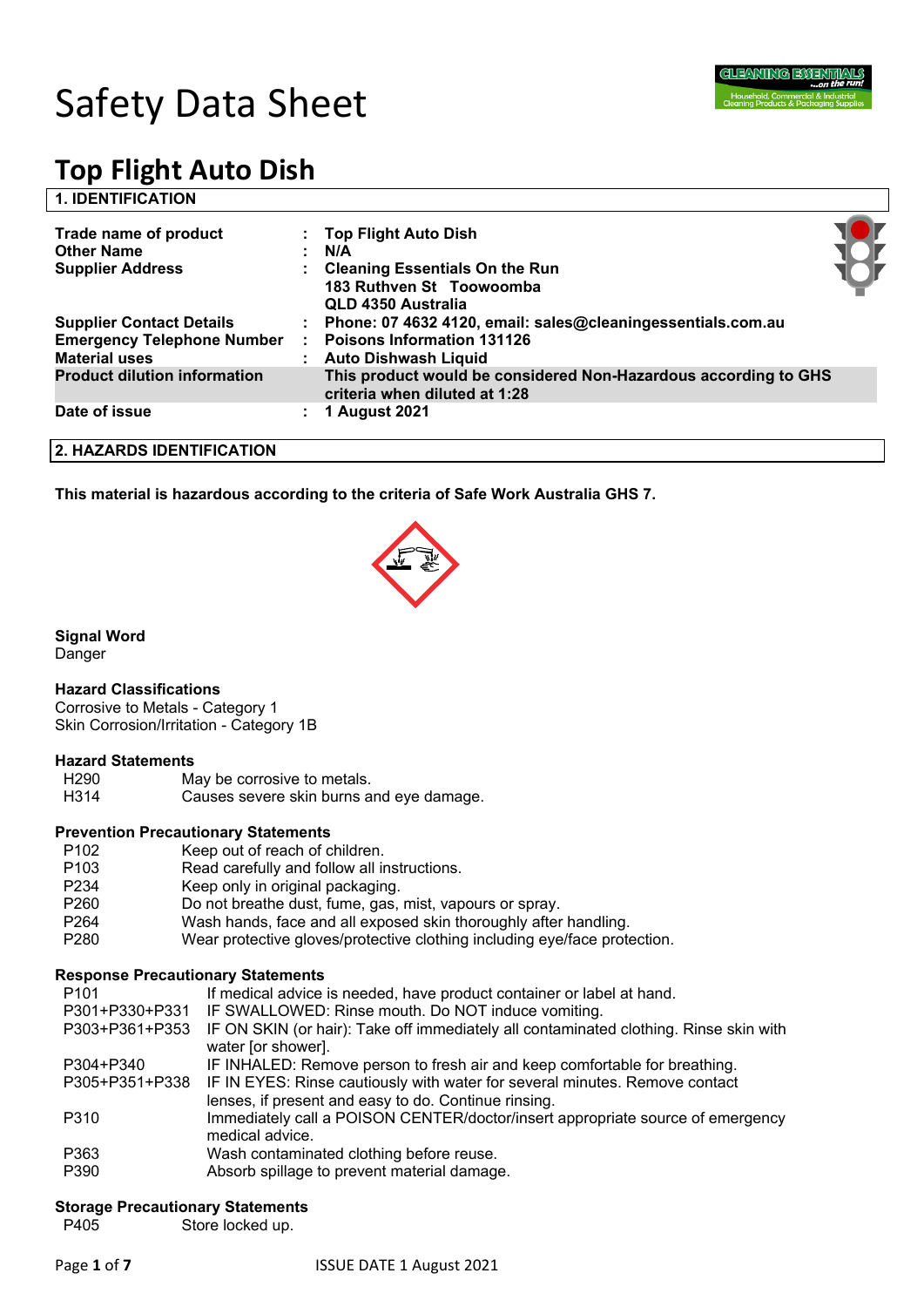P406 Store in corrosive resistant insert appropriate compatible material container with a resistant inner liner.

#### **Disposal Precautionary Statement**

P501 Dispose of contents/container in accordance with local, regional, national and international regulations.

#### **Poison Schedule:** S6. Poison

## **DANGEROUS GOOD CLASSIFICATION**

Classified as Dangerous Goods by the criteria of the "Australian Code for the Transport of Dangerous Goods by Road & Rail" and the "New Zealand NZS5433: Transport of Dangerous Goods on Land".

#### **Dangerous Goods Class:** 8

| 3. COMPOSITION INFORMATION                                                                                           |                      |                                            |
|----------------------------------------------------------------------------------------------------------------------|----------------------|--------------------------------------------|
| <b>CHEMICAL ENTITY</b>                                                                                               | CAS NO               | <b>PROPORTION</b>                          |
| Ethylene diamine tetraacetic acid tetrasodium salt<br>Sodium hydroxide<br>Ingredients determined to be Non-Hazardous | 64-02-8<br>1310-73-2 | $5 - 10 \%$<br>$5 - 10%$<br><b>Balance</b> |
|                                                                                                                      |                      | 100%                                       |

## **4. FIRST AID MEASURES**

If poisoning occurs, contact a doctor or Poisons Information Centre (Phone Australia 131 126, New Zealand 0800 764 766).

**Inhalation:** Remove victim from exposure - avoid becoming a casualty. Remove contaminated clothing and loosen remaining clothing. Allow patient to assume most comfortable position and keep warm. Keep at rest until fully recovered. Seek medical advice if effects persist.

**Skin Contact:** If skin or hair contact occurs, remove contaminated clothing and flush skin and hair with running water. If swelling, redness, blistering or irritation occurs seek medical assistance. For gross contamination, immediately drench with water and remove clothing. Continue to flush skin and hair with plenty of water (and soap if material is insoluble). For skin burns, cover with a clean, dry dressing until medical help is available. If blistering occurs, do NOT break blisters. If swelling, redness, blistering, or irritation occurs seek medical assistance.

**Eye contact:** Immediately irrigate with copious quantities of water for 15 minutes. Eyelids to be held open. Remove clothing if contaminated and wash skin. Urgently seek medical assistance. Transport to hospital or medical centre.

**Ingestion:** Rinse mouth with water. If swallowed, do NOT induce vomiting. Give a glass of water to drink. Never give anything by the mouth to an unconscious patient. If vomiting occurs give further water. Seek medical advice.

**PPE for First Aiders:** Wear gloves, safety glasses. Available information suggests that gloves made from should be suitable for intermittent contact. However, due to variations in glove construction and local conditions, the user should make a final assessment. Always wash hands before smoking, eating, drinking or using the toilet. Wash contaminated clothing and other protective equipment before storing or re-using.

**Notes to physician:** Treat symptomatically. Can cause corneal burns.

#### **5. FIRE FIGHTING MEASURES**

#### **Hazchem Code:** 2X

**Suitable extinguishing media:** If material is involved in a fire use water fog (or if unavailable fine water spray), alcohol resistant foam, standard foam, dry agent (carbon dioxide, dry chemical powder).

**Specific hazards:** Non-combustible material.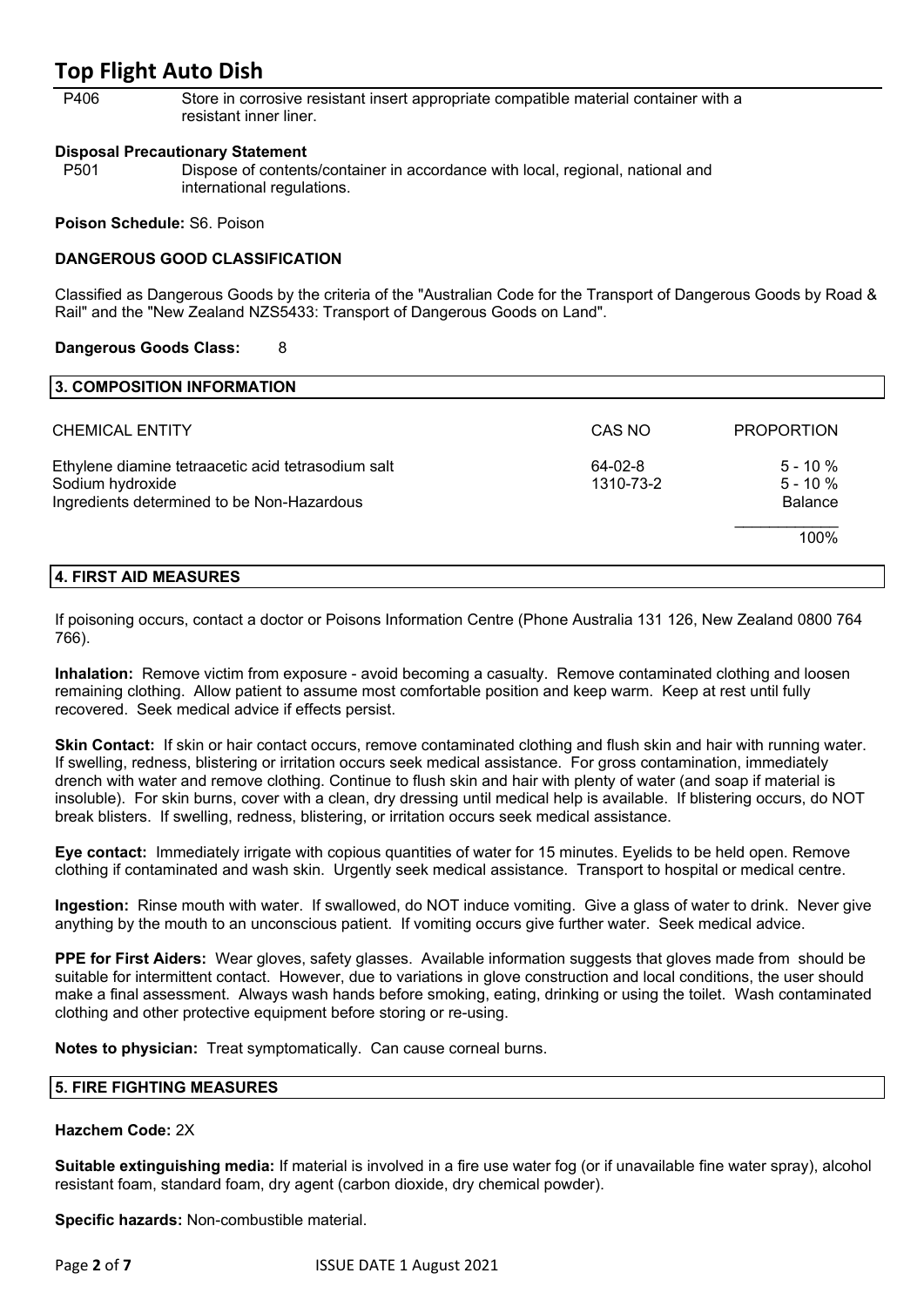**Fire fighting further advice:** Not applicable.

#### **6. ACCIDENTAL RELEASE MEASURES**

## **SMALL SPILLS**

Wear protective equipment to prevent skin and eye contamination. Avoid inhalation of vapours or dust. Wipe up with absorbent (clean rag or paper towels). Collect and seal in properly labelled containers or drums for disposal.

#### **LARGE SPILLS**

Clear area of all unprotected personnel. Slippery when spilt. Avoid accidents, clean up immediately. Wear protective equipment to prevent skin and eye contamination and the inhalation of vapours. Work up wind or increase ventilation. Contain - prevent run off into drains and waterways. Use absorbent (soil, sand or other inert material). Collect and seal in properly labelled containers or drums for disposal. If contamination of crops, sewers or waterways has occurred advise local emergency services.

#### **Dangerous Goods - Initial Emergency Response Guide No:** 37

## **7. HANDLING AND STORAGE**

**Handling:** Avoid eye contact and skin contact. Avoid inhalation of vapour, mist or aerosols.

**Storage:** Store in a cool, dry, well-ventilated place and out of direct sunlight. Store away from foodstuffs. Store away from incompatible materials described in Section 10. Store away from sources of heat and/or ignition. Store locked up. Store in corrosive resistant container with a resistant inner liner. Keep container standing upright. Keep containers closed when not in use - check regularly for leaks.

This material is classified as a Class 8 Corrosive as per the criteria of the "Australian Code for the Transport of Dangerous Goods by Road & Rail" and/or the "New Zealand NZS5433: Transport of Dangerous Goods on Land" and must be stored in accordance with the relevant regulations.

This material is a Scheduled Poison Schedule 6 (Poison) and must be stored, maintained and used in accordance with the relevant regulations.

## **8. EXPOSURE CONTROLS / PERSONAL PROTECTION**

#### **National occupational exposure limits:**

|                  | TWA    |                      | STEL           |                | <b>NOTICES</b> |
|------------------|--------|----------------------|----------------|----------------|----------------|
|                  | ppm    | mg/m3                | ppm            | mg/m3          |                |
| Sodium hydroxide | $\sim$ | 2 Peak<br>limitation | $\blacksquare$ | $\blacksquare$ | $\blacksquare$ |

As published by Safe Work Australia.

TWA - The time-weighted average airborne concentration over an eight-hour working day, for a five-day working week over an entire working life.

STEL (Short Term Exposure Limit) - the average airborne concentration over a 15 minute period which should not be exceeded at any time during a normal eight-hour workday.

These Exposure Standards are guides to be used in the control of occupational health hazards. All atmospheric contamination should be kept to as low a level as is workable. These exposure standards should not be used as fine dividing lines between safe and dangerous concentrations of chemicals. They are not a measure of relative toxicity.

If the directions for use on the product label are followed, exposure of individuals using the product should not exceed the above standard. The standard was created for workers who are routinely, potentially exposed during product manufacture.

**Biological Limit Values:** As per the "National Model Regulations for the Control of Workplace Hazardous Substances (Safe Work Australia)" the ingredients in this material do not have a Biological Limit Allocated.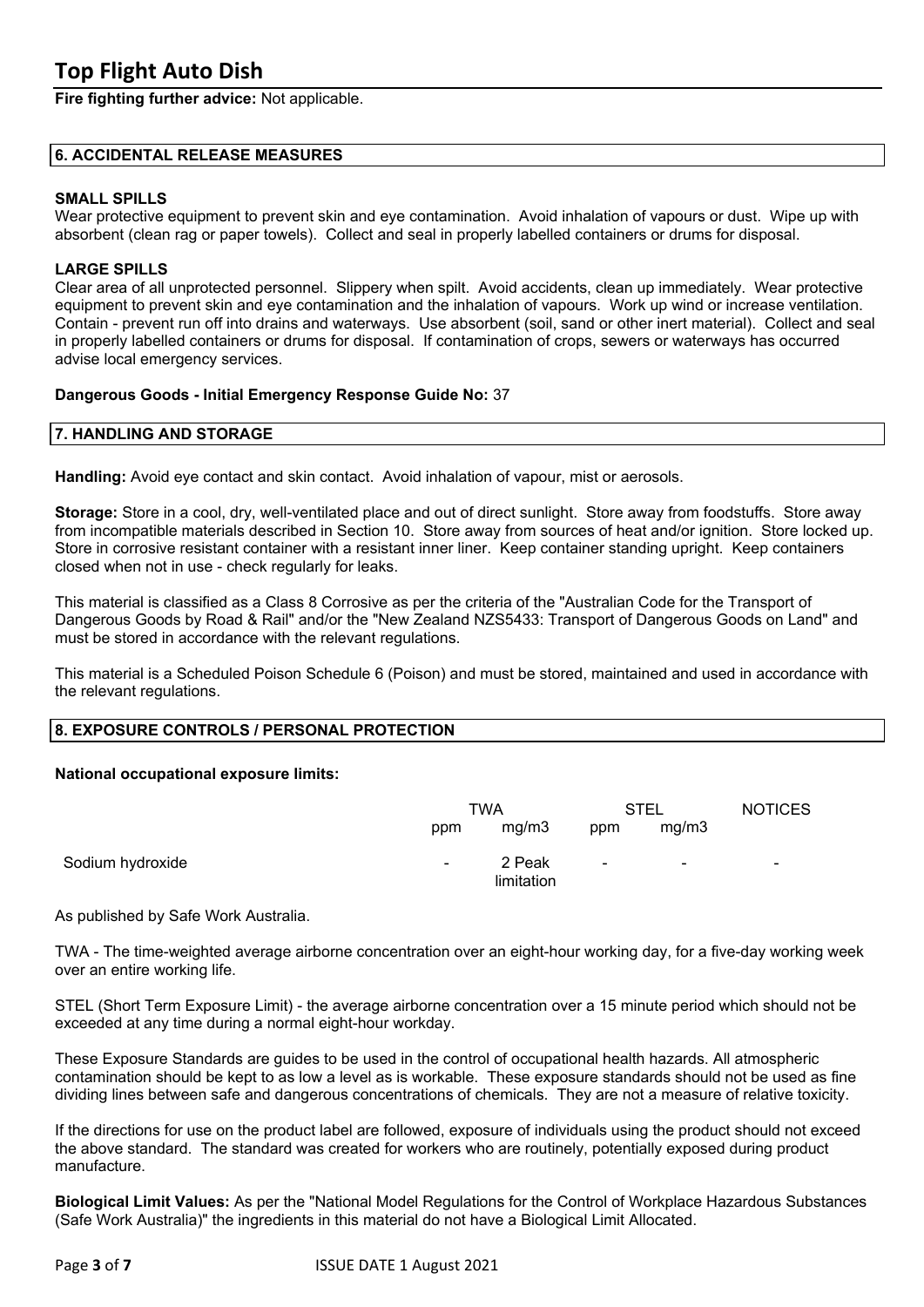**Engineering Measures:** Ensure ventilation is adequate to maintain air concentrations below Exposure Standards. Use only in well ventilated areas. Use with local exhaust ventilation or while wearing appropriate respirator.

## **Personal Protection Equipment:** GLOVES, SAFETY GLASSES.

Personal protective equipment (PPE) must be suitable for the nature of the work and any hazard associated with the work as identified by the risk assessment conducted.

Wear gloves, safety glasses. Available information suggests that gloves made from should be suitable for intermittent contact. However, due to variations in glove construction and local conditions, the user should make a final assessment. Always wash hands before smoking, eating, drinking or using the toilet. Wash contaminated clothing and other protective equipment before storing or re-using.

**Hygiene measures:** Keep away from food, drink and animal feeding stuffs. When using do not eat, drink or smoke. Wash hands prior to eating, drinking or smoking. Avoid contact with clothing. Avoid eye contact and skin contact. Avoid inhalation of vapour, mist or aerosols. Ensure that eyewash stations and safety showers are close to the workstation location.

## **9. PHYSICAL AND CHEMICAL PROPERTIES**

| Form:   | Liquid     |
|---------|------------|
| Colour: | Colourless |
| Odour:  | Nil        |

**Specific Gravity:** 1.13 - 1.17 **Boiling Point/Range (°C):** 100 (approx) **pH:** 12.0 - 15.0

**Solubility:** Completely soluble in water

(Typical values only - consult specification sheet)  $N Av = Not available, N App = Not applicable$ 

## **10. STABILITY AND REACTIVITY**

**Chemical stability:** This material is thermally stable when stored and used as directed.

**Conditions to avoid:** Elevated temperatures and sources of ignition.

**Incompatible materials:** Oxidising agents.

**Hazardous decomposition products:** Oxides of carbon and nitrogen, smoke and other toxic fumes.

**Hazardous reactions:** No known hazardous reactions.

## **11. TOXICOLOGICAL INFORMATION**

No adverse health effects expected if the product is handled in accordance with this Safety Data Sheet and the product label. Symptoms or effects that may arise if the product is mishandled and overexposure occurs are:

#### **Acute Effects**

**Inhalation:** Material may be an irritant to mucous membranes and respiratory tract.

**Skin contact:** Contact with skin will result in severe irritation. Corrosive to skin - may cause skin burns.

**Ingestion:** Swallowing can result in nausea, vomiting, diarrhoea, abdominal pain and chemical burns to the gastrointestinal tract.

**Eye contact:** A severe eye irritant. Corrosive to eyes: contact can cause corneal burns. Contamination of eyes can result in permanent injury.

#### **Acute toxicity**

Page **4** of **7** ISSUE DATE 1 August 2021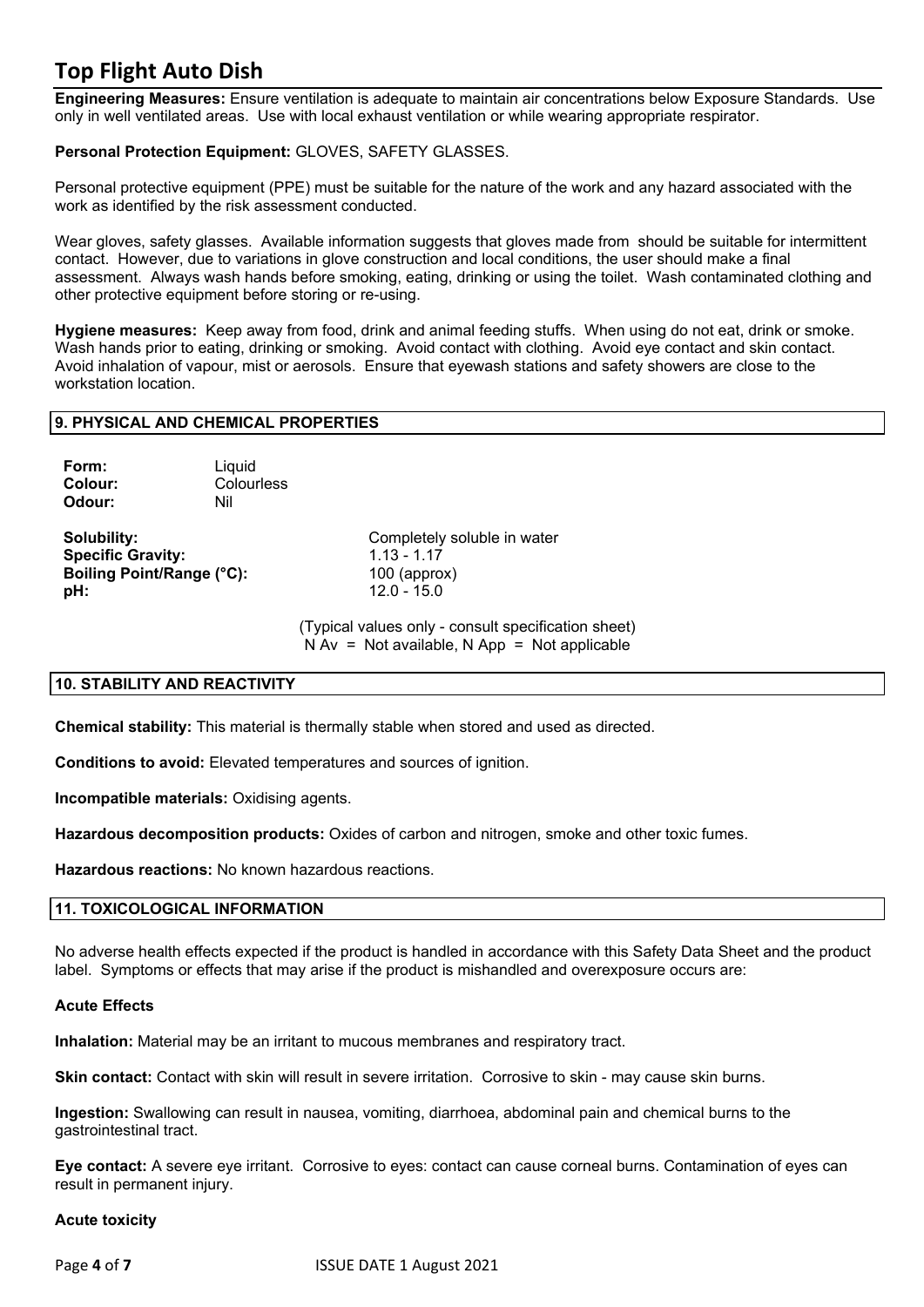**Inhalation:** This material has been classified as not hazardous for acute inhalation exposure. Acute toxicity estimate (based on ingredients):  $LC_{50}$  > 20.0 mg/L for vapours or  $LC_{50}$  > 5.0 mg/L for dust and mist.

**Skin contact:** This material has been classified as not hazardous for acute dermal exposure. Acute toxicity estimate (based on ingredients):  $LD_{50}$  > 2,000 mg/Kg bw

**Ingestion:** This material has been classified as not hazardous for acute ingestion exposure. Acute toxicity estimate (based on ingredients):  $LD_{50}$  > 2,000 mg/Kg bw

**Corrosion/Irritancy:** Eye: this material has been classified as not corrosive or irritating to eyes. Skin: this material has been classified as a Category 1B Hazard (irreversible effects to skin).

**Sensitisation:** Inhalation: this material has been classified as not a respiratory sensitiser. Skin: this material has been classified as not a skin sensitiser.

**Aspiration hazard:** This material has been classified as not an aspiration hazard.

**Specific target organ toxicity (single exposure):** This material has been classified as not a specific hazard to target organs by a single exposure.

## **Chronic Toxicity**

**Mutagenicity:** This material has been classified as not a mutagen.

**Carcinogenicity:** This material has been classified as not a carcinogen.

**Reproductive toxicity (including via lactation):** This material has been classified as not a reproductive toxicant.

**Specific target organ toxicity (repeat exposure):** This material has been classified as not a specific hazard to target organs by repeat exposure.

## **12. ECOLOGICAL INFORMATION**

Avoid contaminating waterways.

**Acute aquatic hazard:** This material has been classified as not hazardous for acute aquatic exposure. Acute toxicity estimate (based on ingredients): > 100 mg/L

**Long-term aquatic hazard:** This material has been classified as not hazardous for chronic aquatic exposure. Nonrapidly or rapidly degradable substance for which there are adequate chronic toxicity data available OR in the absence of chronic toxicity data, Acute toxicity estimate (based on ingredients): >100 mg/L, where the substance is not rapidly degradable and/or BCF < 500 and/or log  $K_{\text{ow}}$  < 4.

**Ecotoxicity:** No information available.

**Persistence and degradability:** No information available.

**Bioaccumulative potential:** No information available.

**Mobility:** No information available.

#### **13. DISPOSAL CONSIDERATIONS**

Persons conducting disposal, recycling or reclamation activities should ensure that appropriate personal protection equipment is used, see "Section 8. Exposure Controls and Personal Protection" of this SDS.

If possible material and its container should be recycled. If material or container cannot be recycled, dispose in accordance with local, regional, national and international Regulations.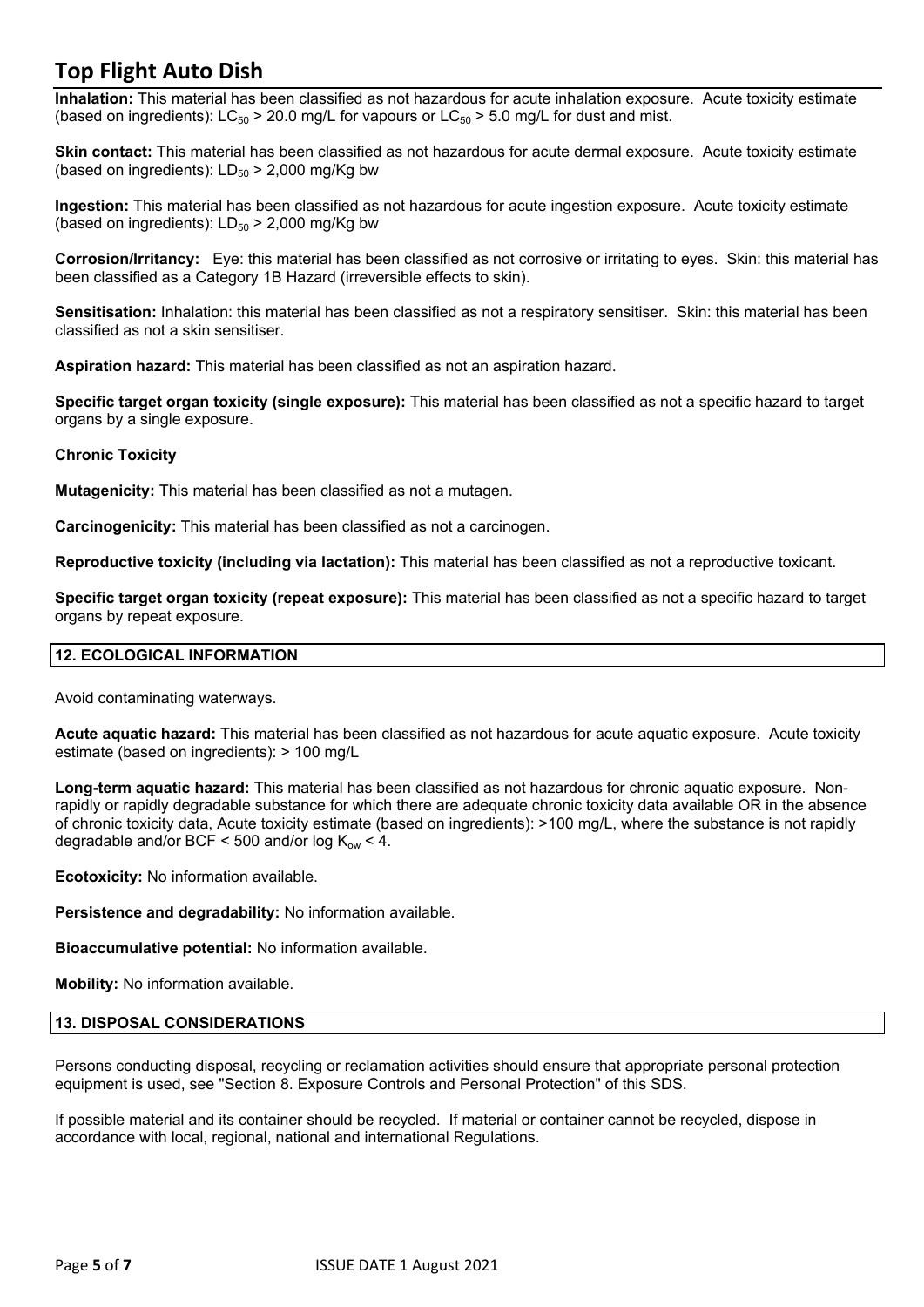#### **14. TRANSPORT INFORMATION**

### **ROAD AND RAIL TRANSPORT**

Classified as Dangerous Goods by the criteria of the "Australian Code for the Transport of Dangerous Goods by Road & Rail" and the "New Zealand NZS5433: Transport of Dangerous Goods on Land".



| 1760 |
|------|
| 8    |
| Ш    |
| 2Χ   |
| 37   |
| 1 I  |
|      |

**Proper Shipping Name:** CORROSIVE LIQUID, N.O.S. (CONTAINS SODIUM HYDROXIDE)

**Segregation Dangerous Goods:** Not to be loaded with explosives (Class 1), dangerous when wet substances (Class 4.3), oxidising agents (Class 5.1), organic peroxides (Class 5.2), radioactive substances (Class 7) or food and food packaging in any quantity. Note 1: Concentrated strong alkalis are incompatible with concentrated strong acids. Note 2: Concentrated strong acids are incompatible with concentrated strong alkalis. Note 3: Acids are incompatible with Dangerous Goods of Class 6 which are cyanides. Exemptions may apply.

## **MARINE TRANSPORT**

Classified as Dangerous Goods by the criteria of the International Maritime Dangerous Goods Code (IMDG Code) for transport by sea. This material is classified as a Marine Pollutant (P) according to the International Maritime Dangerous Goods Code.



|                               | <b>STATE</b>                   |
|-------------------------------|--------------------------------|
| UN No:                        | 1760                           |
| <b>Dangerous Goods Class:</b> |                                |
| <b>Packing Group:</b>         |                                |
| <b>Proper Shipping Name:</b>  | <b>CORROSIVE LIQUID, N.O.S</b> |

**S. (CONTAINS SODIUM** HYDROXIDE)

## **AIR TRANSPORT**

Classified as Dangerous Goods by the criteria of the International Air Transport Association (IATA) Dangerous Goods Regulations for transport by air.



**UN No:** 1760 **Dangerous Goods Class:** 8<br>**Packing Group:** 1 **Packing Group:** 

**Proper Shipping Name:** CORROSIVE LIQUID, N.O.S. (CONTAINS SODIUM